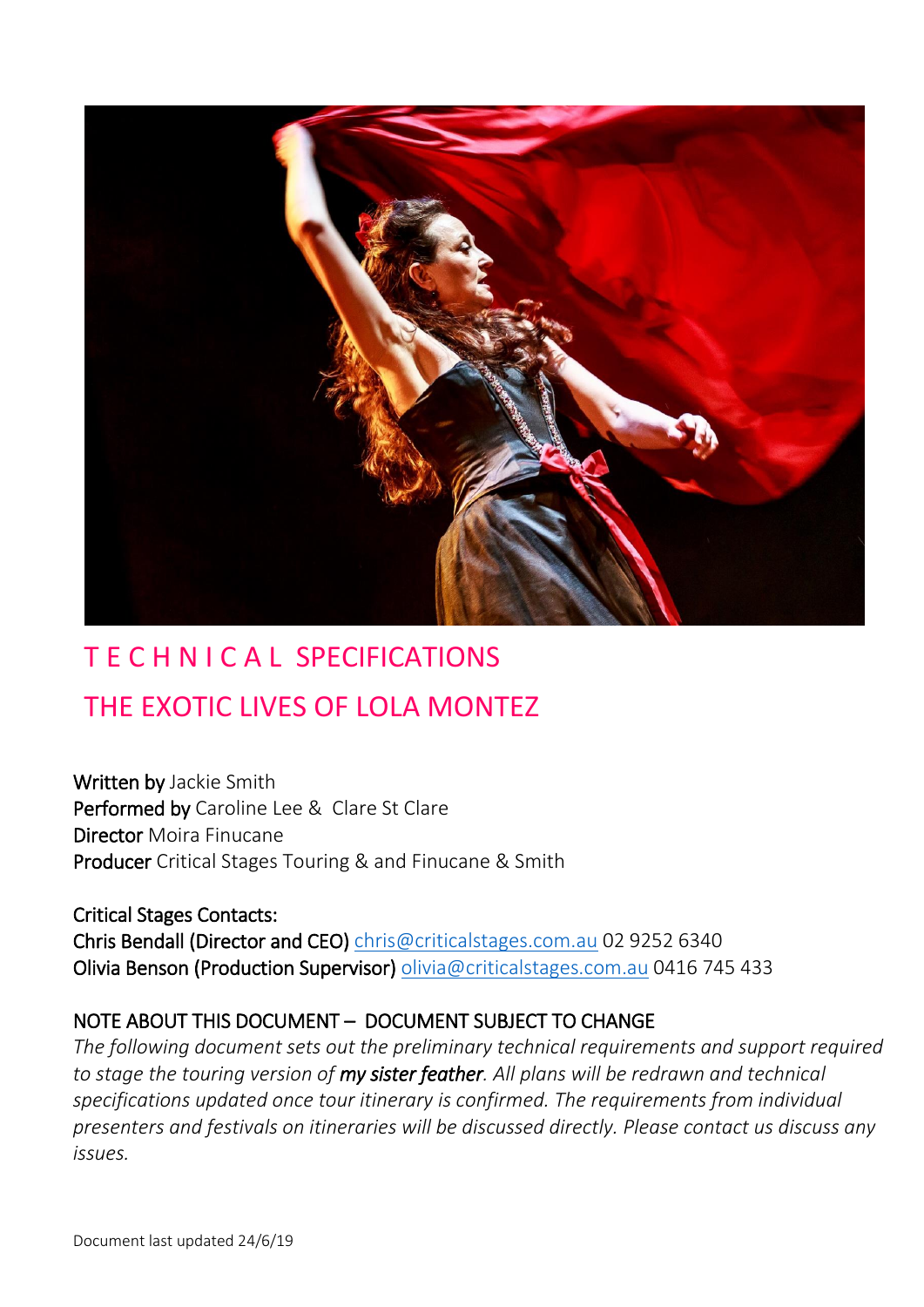# PERSONNEL

Touring Company

2 x performers

1 x production manager / touring stage manager

# STAGING

Theatre Formats: set is designed to fit within a proscenium, black box, thrust or flat floor hall

Total Bump-in Time: 6 hours (to set up at a pre-rigged venue) *Please note all crew hours listed do not include breaks. Critical Stages crew work to 1 hour lunch and dinner breaks.* First possible performance: Day 1 evening

Total Bump-out Time: 2 hours

The set is highly flexible and creates a lush Variety style wherever it goes – from proscenium arch to community hall. Consisting of a hand-painted gold leafed Lola sign, a brocade chair, an "antique" trunk that serves as a stage, boat, coffin and bed, and a beaded, tasselled, striped curtains and satin chinoiserie swagged backdrop. festooning and footlights complete the look across the front of any stage style.

Flexible, key elements of the design are: A large trunk that also acts a small stage and animated veils which create Lola's world and a

fluid highly transportable and flexible set. Which bumps in in 5 hours.

# In Brief Lighting Requirements

The show uses a simple/standard lighting rig, requires no rated rigging points, and is best set on a raised stage (or rostra on flat floor), and can be bumped in and perform with minimal technical support.

Two standard version of the LX design are available | 1) for larger regional venues and 2) a version for community halls with domestic power.

Critical Stages will design a generic lighting rig specifically for touring, incorporating generic fixtures. All fixtures must be pre-rigged, flashed and coloured prior to company arrival. Critical Stages may tour with LED or moving lights. DMX will need to be provided and ready for the arrival of company equipment. Current plan has not been finalised.

Producer supplies: 1 x ETC Ion or equivalent

#### In Brief Audio Requirements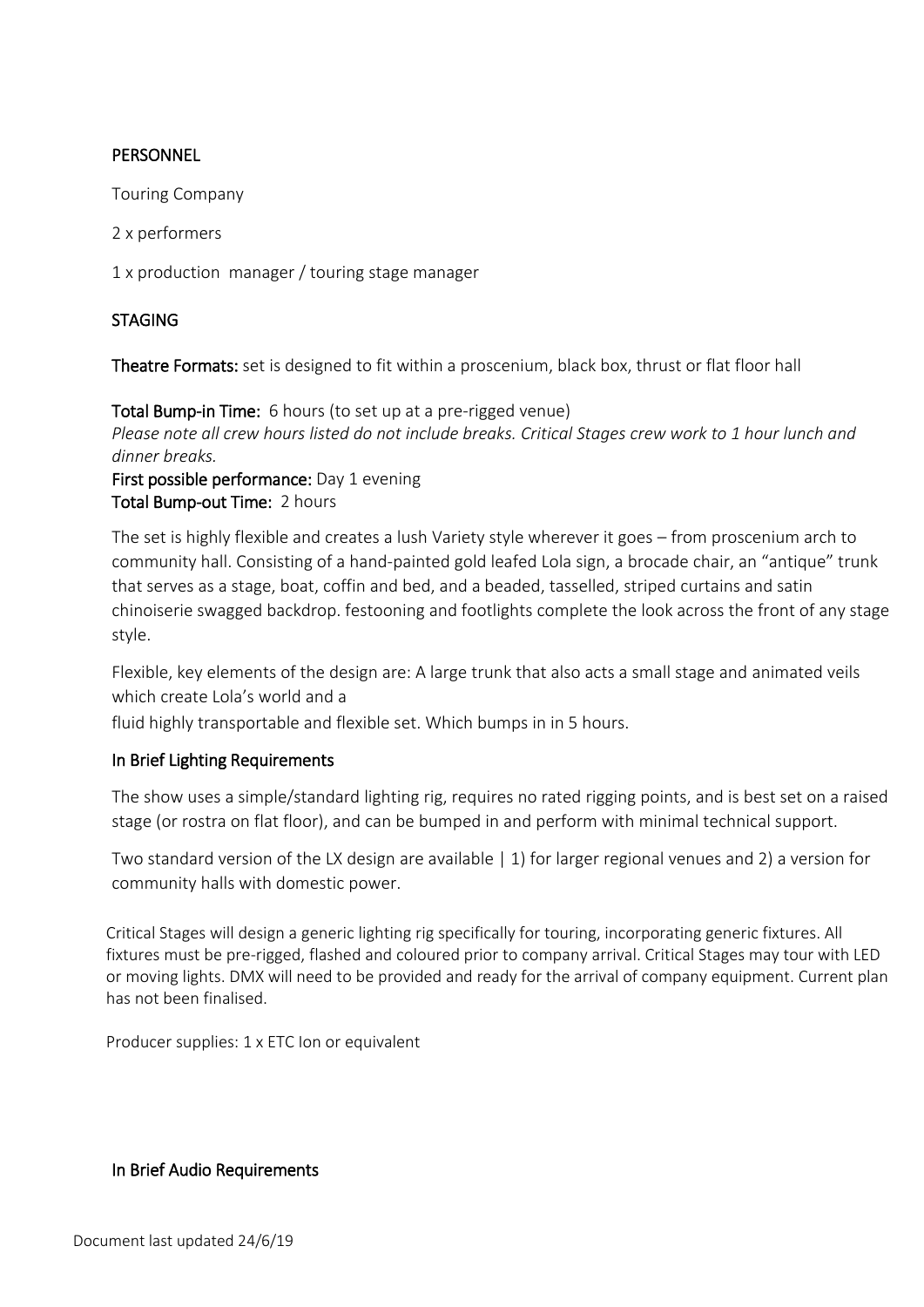Presenter to provide: Standard Stereo PA, mixer, 1 x subs with associated amps, surround speakers

Producer supplies: 1 x laptop with Qlab to operate sound with audio interface and all backline necessary, and 2 x shure 57 microphones or equivalent.

#### CREWING REQUIREMENTS

*Please note all crew hours listed do not include breaks. Critical Stages crew work to 1 hour lunch and dinner breaks. Critical Stages will supply a production schedule to venues.*

#### Bump In

|          | No. | <b>Hrs</b>    |
|----------|-----|---------------|
| Lighting | Ί   | 6             |
| Sound    | 1   | $\mathcal{P}$ |
| Staging: | 2   | $\mathcal{L}$ |

# Performance

|          | No. | <b>Hrs</b> |
|----------|-----|------------|
| Lighting |     |            |

# Bump Out

|         | No. | <b>Hrs</b> |
|---------|-----|------------|
| Staging | C   | 2          |

Crew Notes: Full lighting pre-rig including patch, flash and colour required and full audio pre-rig required prior to company arrival in venue. Assist with rig of company equipment and installation of set. Assist with lighting check, focus and plot during the bump in as well as sound check and plot. All crew will need to assist with the unload and loading of the truck. Company / tour manager will operate the show.

#### Freight:

This show can tour in a one tonne van. All set pieces and properties will be packed and ready to lift and be bumped-in as-per best practice and industry standard.

# **COMMUNICATIONS** Presenter to supply